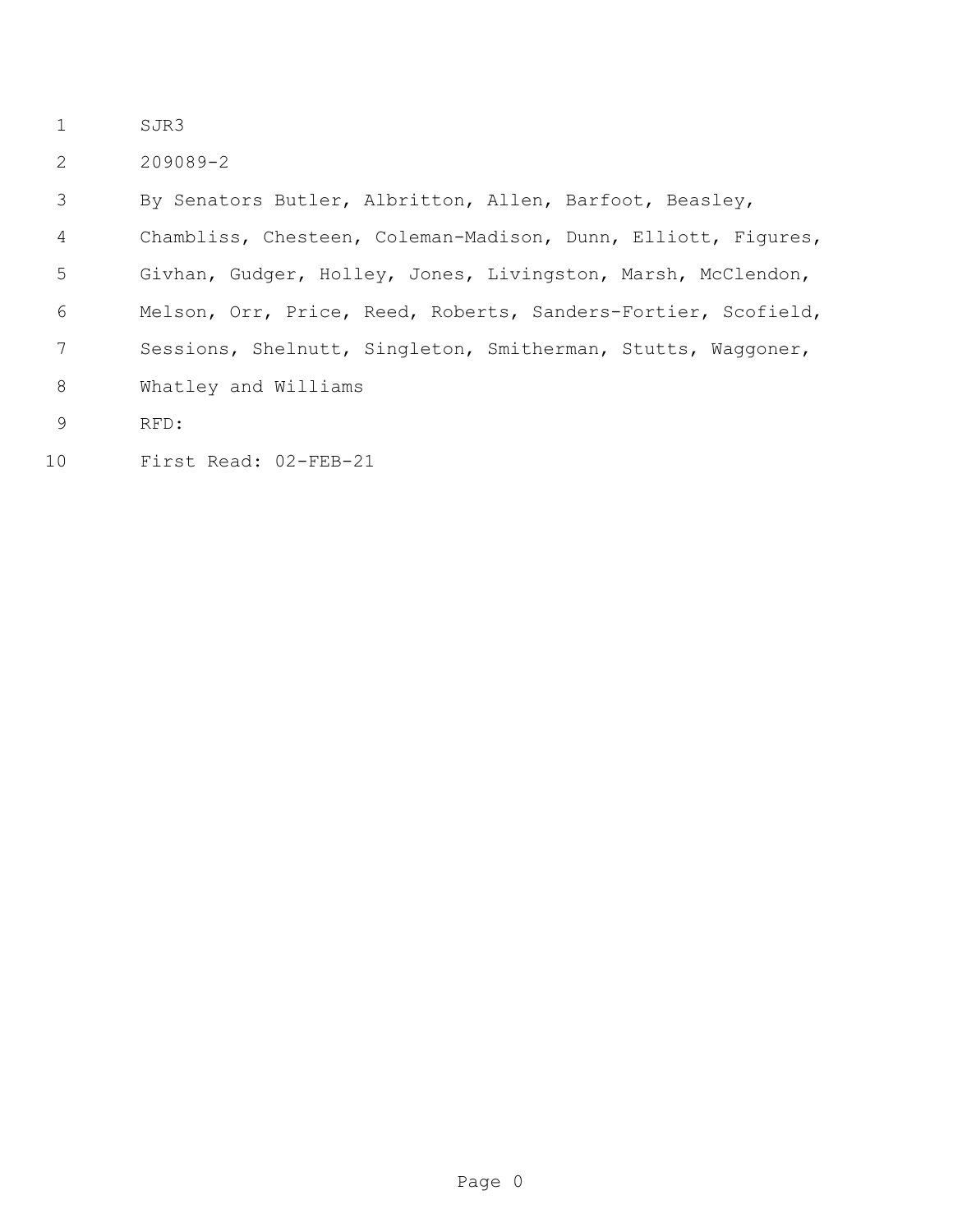SJR3 ENROLLED, SJR3, ESTABLISHING THE PURPLE STAR SCHOOLS PROGRAM AND COMMITTEE. 8 WHEREAS, the families of active duty military personnel are frequently required to uproot and move between schools with different cultures, curricula, standards, course offerings, schedules, and graduation requirements; and WHEREAS, public K-12 schools which have committed to supporting the unique educational and social-emotional needs of the children of these active duty military families deserve

SJR3

 special recognition; now therefore, BE IT RESOLVED BY THE LEGISLATURE OF ALABAMA, BOTH

 HOUSES THEREOF CONCURRING, That there is created the Purple Star Schools Program to recognize the efforts of those public K-12 and charter schools in the state that are especially committed to the successful transitioning of military students, and their families, to their new homes and schools and providing continuing support and resources for those students and families.

 (a) The program shall be under the direction of a Purple Star Schools Committee, which shall establish a process

Page 1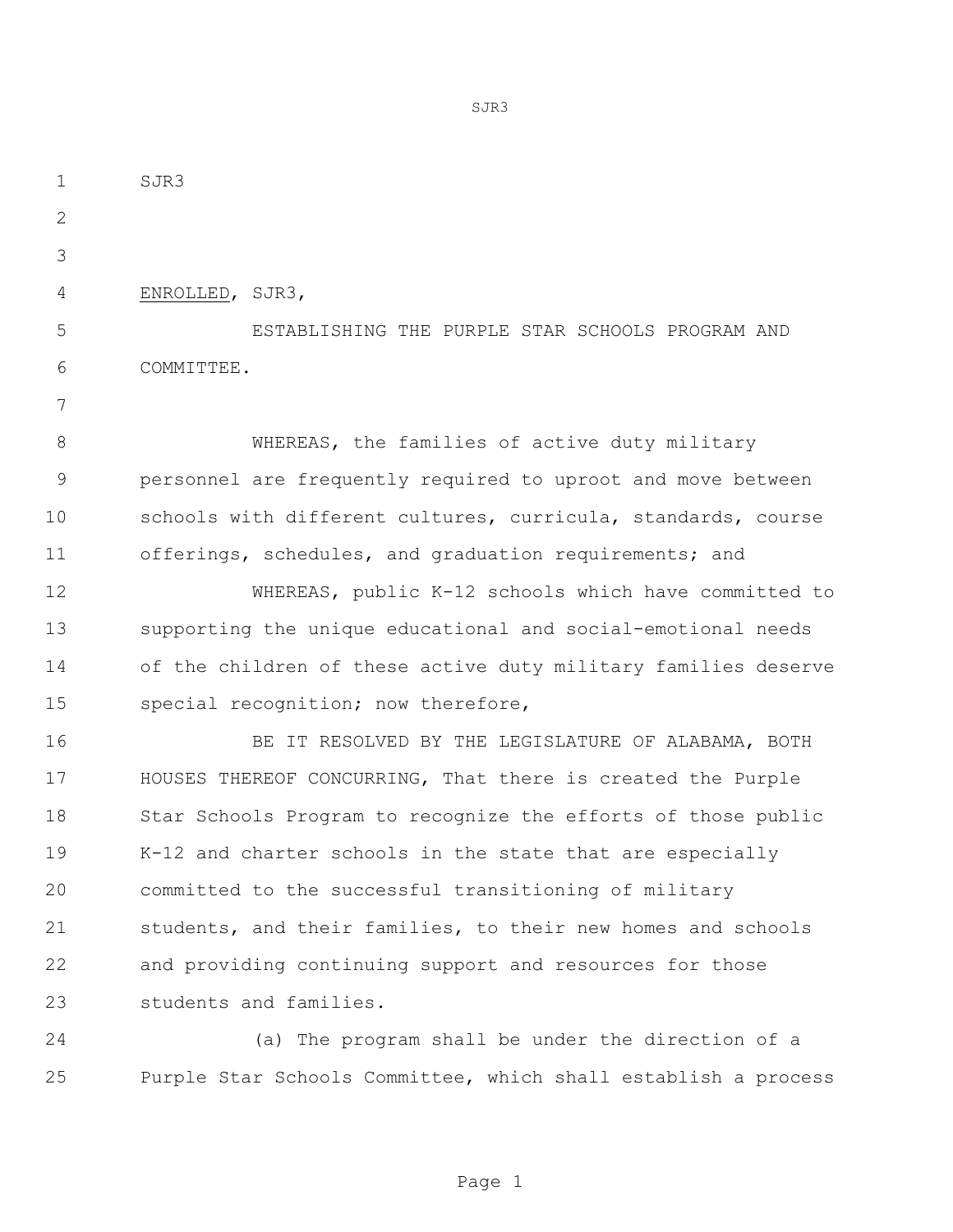SJR3

 and specific qualifications and criteria for designating public K-12 schools in the state as Purple Star Schools. The membership of the committee shall consist of the following: (1) The Lieutenant Governor, or his or her designee. (2) The Chair of the Senate Veterans and Military Affairs Committee, or his or her designee. (3) The Chair of the House Military and Veterans Affairs Committee, or his or her designee. (4) The Chair of the Senate Finance and Taxation Education Committee, or his or her designee. (5) The Chair of the House Ways and Means Education Committee, or his or her designee. (6) The State Superintendent of Education, or his or her designee. (7) The Commissioner of the Military Interstate Children's Compact Commission, or his or her designee. (8) The Commissioner of the Alabama Department of Veterans Affairs, or his or her designee. (9) The Adjutant General of the Alabama National Guard, or his or her designee. (10) The Executive Director of the Alabama Military Stability Foundation, or his or her designee. (11) Two representatives of public K-12 education, appointed by the State Superintendent of Education.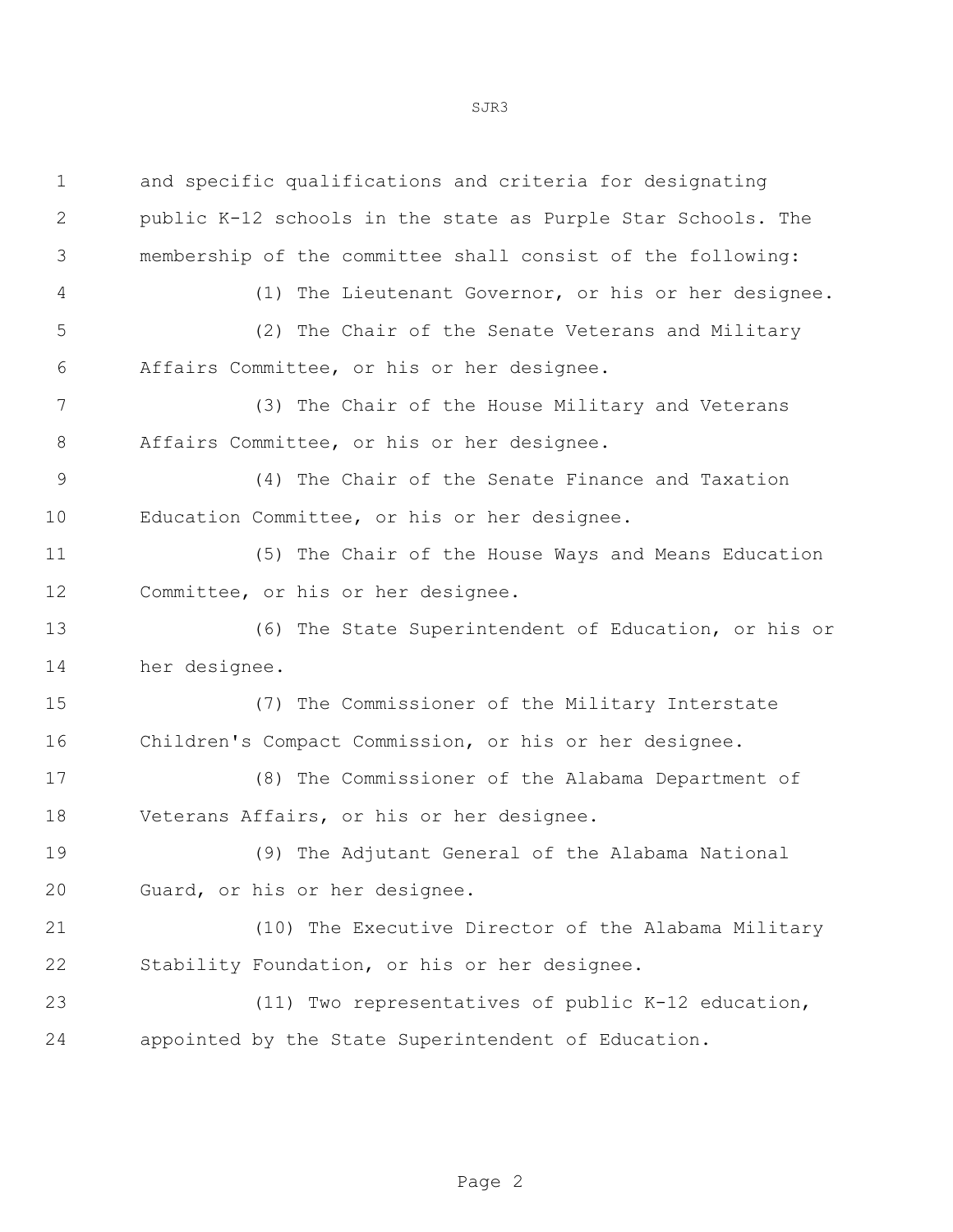(12) Two representatives of the Alabama Military Stability Foundation, appointed by the executive director.

 (b) All appointing authorities shall coordinate 4 their appointments so that diversity of gender, race, and geographical areas is reflective of the makeup of this state.

 (c) The initial meeting of the committee shall be held no later than September 1, 2021. At the initial meeting, 8 and annually thereafter, the membership shall select a chair and a vice chair. The committee shall meet as needed at the call of the chair, or as otherwise provided by the committee.

 (d) A vacancy in the membership shall be filled in the same manner as the original appointment. An appointed member shall serve at the pleasure of his or her appointing authority.

 (e) Members of the committee shall serve without compensation but may be reimbursed for expenses as follows:

 (1) The legislative members of the committee shall be entitled to their legislative compensation, per diem, and travel expenses for each day they attend a meeting of the committee, in accordance with Amendment 871 of the Constitution of Alabama of 1901.

 (2) Other members of the committee may be reimbursed for necessary expenses in attending meetings of the committee according to policies and procedures of their respective office or appointing authority.

SJR3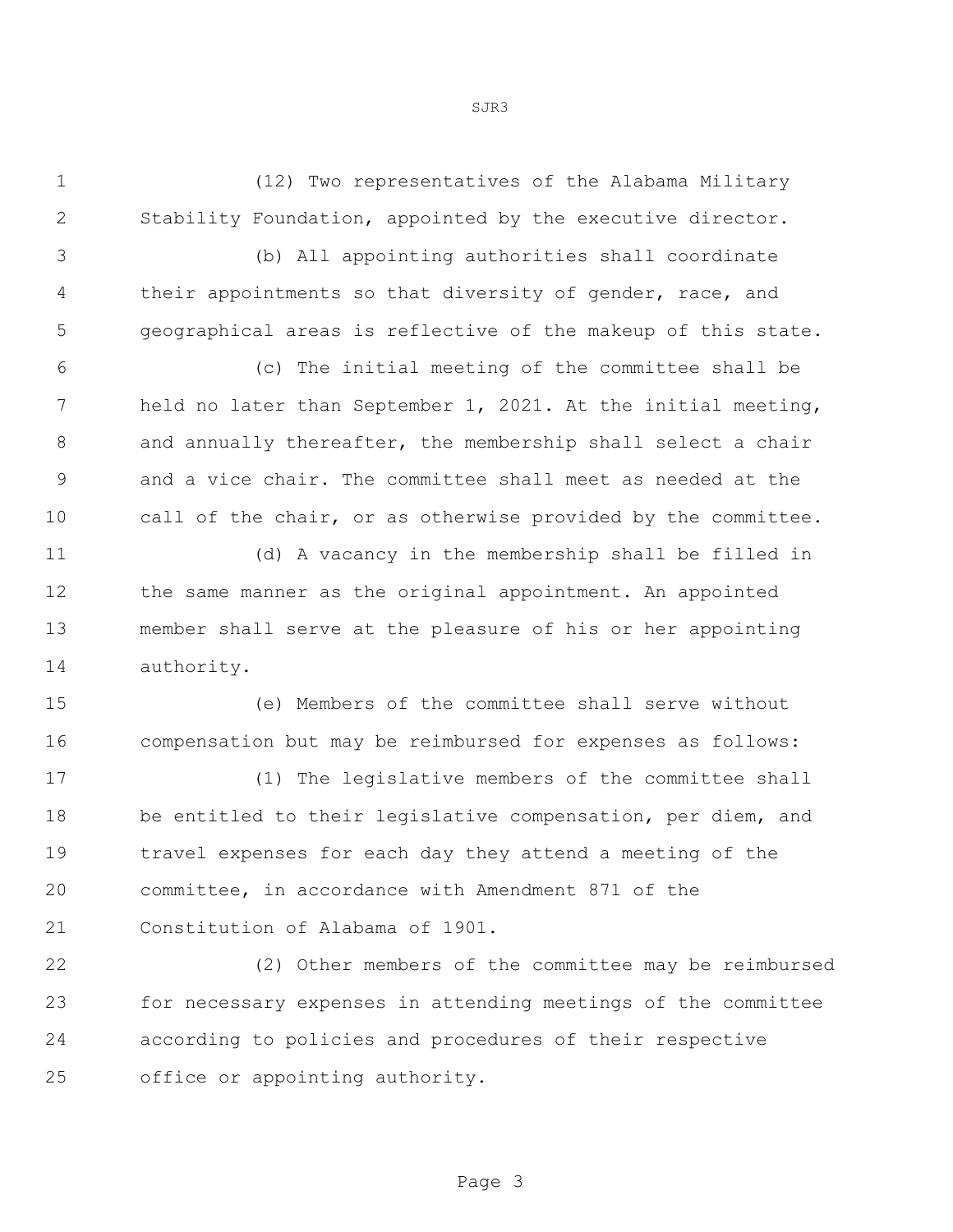1 (f) A majority of the members of the committee shall 2 constitute a quorum for the transaction of all business at a 3 regular or special meeting.